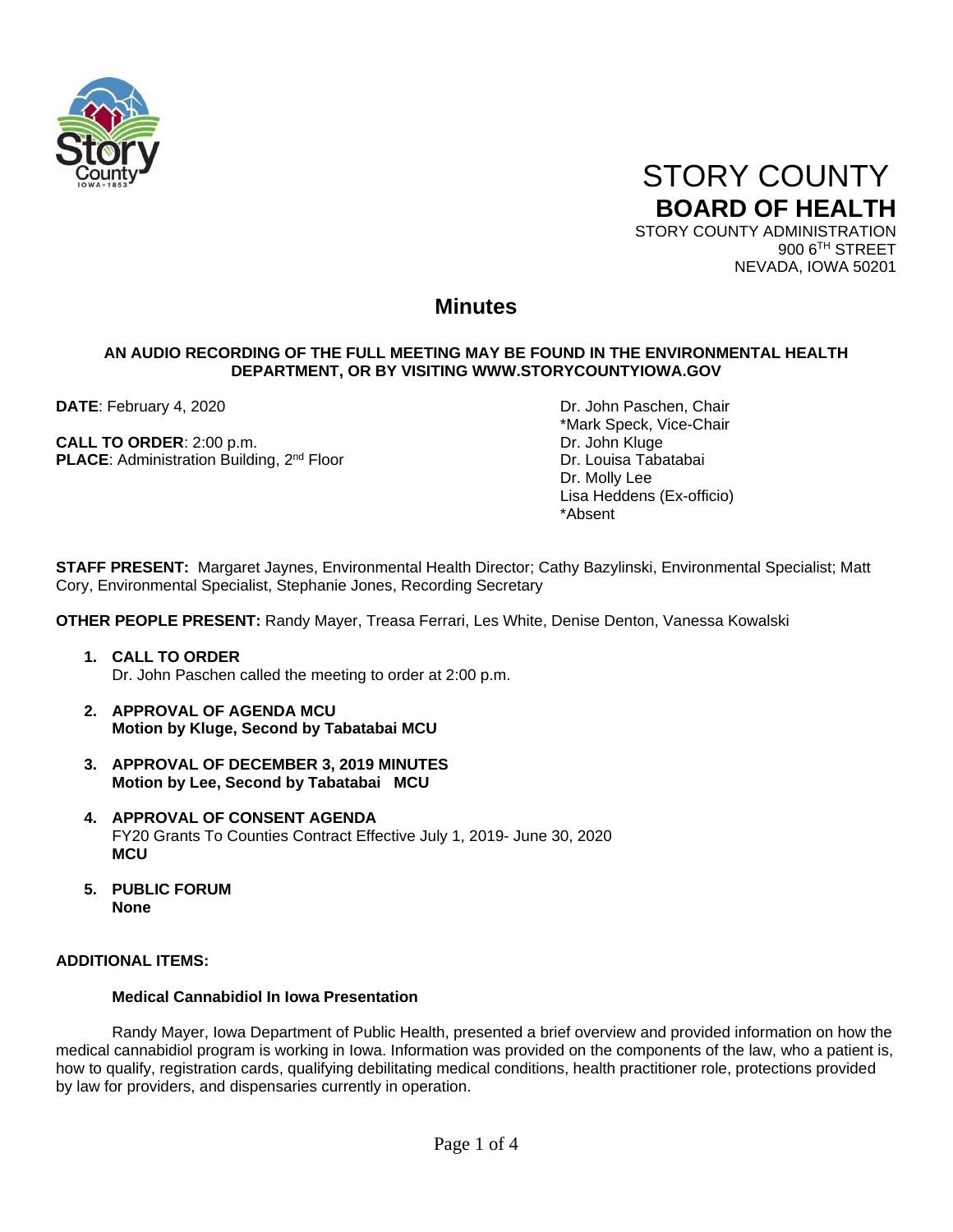

# STORY COUNTY **BOARD OF HEALTH** STORY COUNTY ADMINISTRATION 900 6TH STREET

NEVADA, IOWA 50201

#### **Community And Family Resources Presentation**

Vanessa Kowalski, Prevention Specialist, provided information on services provided by Community and Family Resources and projects being worked on currently including drug free workplace training, Narcan training, evidence-based curriculums and prime for life education for school agers. Current projects being worked on include: Partnering with the Prevention Policy Coalition for Story County and a community readiness survey. Kowalski also spoke about Problem Gambling Month.

#### **2020 Community Needs Assessment**

Les White provided information about the 2020 Community Needs Assessment. White stated that the purpose of the survey is to determine the most important health and human services issues that need to be addressed in the County. Feedback will be used to help shape future programs and services. The survey has eleven questions and paper copies are being given to various clinics. The survey has also been sent by email to various groups in the County. Once the data is received back, the goal is to choose the top three to five needs in Story County. The final report should be completed by the end of the year and White will share the information at that time. Stephanie Jones will provide a link to the Board to complete the survey on line.

#### **2020 Environmental Health Department Fee Schedule**

Margaret Jaynes stated that each year the fee table is presented to set fees and provided the current fees. Paschen asked Jaynes if she felt the fees should change. Jaynes was comfortable leaving them the same, but septic fees would need to change if the new septic regulations are adopted. Swimming pool and spa fees are set in the contract with Iowa Department of Public Health. **Motion by Tabatabai, Second by Kluge to approve the 2020 Environmental Health Department Fee Schedule as presented. MCU**

#### **Draft Septic Ordinance**

Margaret Jaynes stated that since the changes have been brought to the Board several times, she stated that she would go through all of the major proposed changes. Changes include:

- Adding definitions (bedroom, evaluator/designer, classification of waters, abbreviations)
- Setting more stringent setbacks (increased to protect creeks)
- Limit shared septic systems (except in subdivisions that allow tanks at each house with shared treatment system on an out lot which is owned by an HOA)
- Identify when a permit or repair is needed (new construction, adding a bedroom, home business that alters wastewater volume)
- New wastewater generation that is to be directed to existing system (maintenance shop added or builds a new house after original house burned down)
- Professional evaluator to conduct site evaluations and the Sanitarian reviews (this is a big change where the County will no longer be doing the evaluation)
- Certified installer (was added several years ago and going smoothly)
- Holding tanks (routinely being pumped)
- Final inspection (to be able to cover part of the system as the work is being completed)
- Certificate of completion
- Responsibility/liability (protection for the County)
- Minimum level of maintenance required (mandatory pumping every five years for existing and new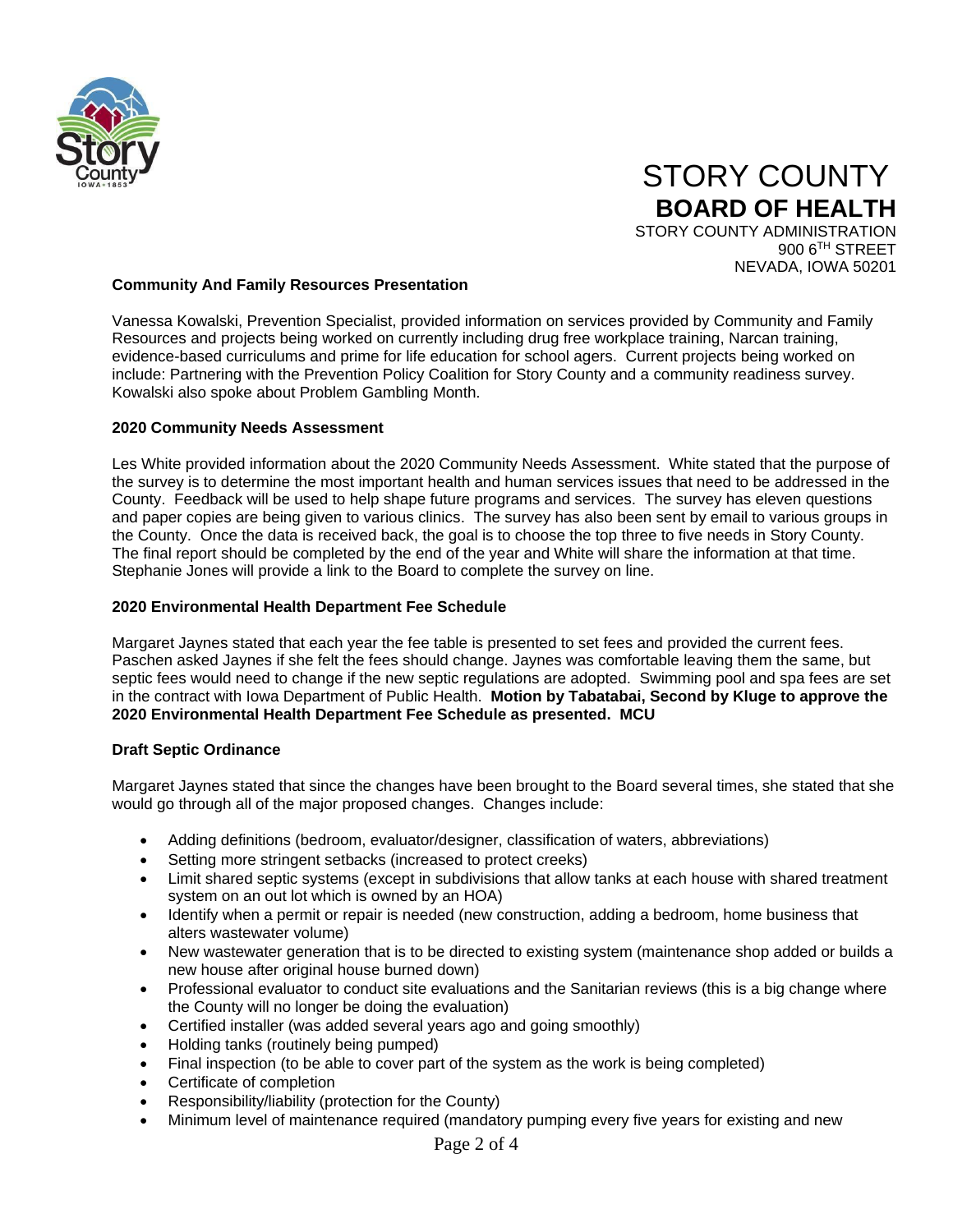



systems)

- Maintenance contracts
- Ordinance effective date

## **Draft Tanning Ordinance**

Jaynes stated that IDPH regulations are still on the books, but they are not being enforced and all contracts with local BOHs have been dropped. If a county wants to enforce the tanning regulations, a local ordinance must be approved by the county. Jaynes stated that the draft tanning ordinance includes the requirements that had been required in the state IAC, formatted differently, and excluding the references to IDPH. There were only two substantive changes:

- Inspection Fees
- No one under the age of 18 will be allowed to use a tanning device as described in proposed ordinance.

Environmental Health did not hold a stakeholders meeting, but a letter would be sent out to tanning facilities and reach out to them to invite them to the Board of Supervisors three Public Hearings. Discussion took place about photosensitivity and additional discussion took place about whether or not to set up a stakeholders meeting before it is taken to the Board of Supervisors.

**Motion by Tabatabai, Second by Kluge to approve the tanning ordinance for recommendation to the Board of Supervisors, after final proofreading and legal approval has been completed, and information shall be provided to the stakeholders prior to the Board of Supervisors meeting.**

# **6. AGENCY AND DEPARTMENTAL REPORTS**

- **a. Story County Public Health** Treasa Ferrari provided information about the Corona Virus. Discussion took place about airport screening and mandatory quarantines after returning from China and the importance of handwashing to keep the virus from spreading, and the screening process questions taking place at both Public Health and Mary Greeley. Ferrari provided current influenza illness statistics and stated that initially there was more Influenza B and now it has switched to Influenza A.
- **b. YSS** Denise Denton provided an update on the Story County Opioid Task Force and Nevada Substance Abuse Task Force. Narcan is no longer given out free, but still available for purchase from pharmacies. Denton provided information about a new bill being introduced called the No Pain Act bill that would support insurance coverage of alternatives to opioids. Denton shared information on cannabis, heart disease studies related to cannabis use, car crash study where THC tests were positive, and vaping.
- **c. Story County Environmental Health** Margaret Jaynes provided an update on 17 well permits, 7 well plugging, 3 well rehabs, and 66 water samples. Grants to Counties for FY2020 has